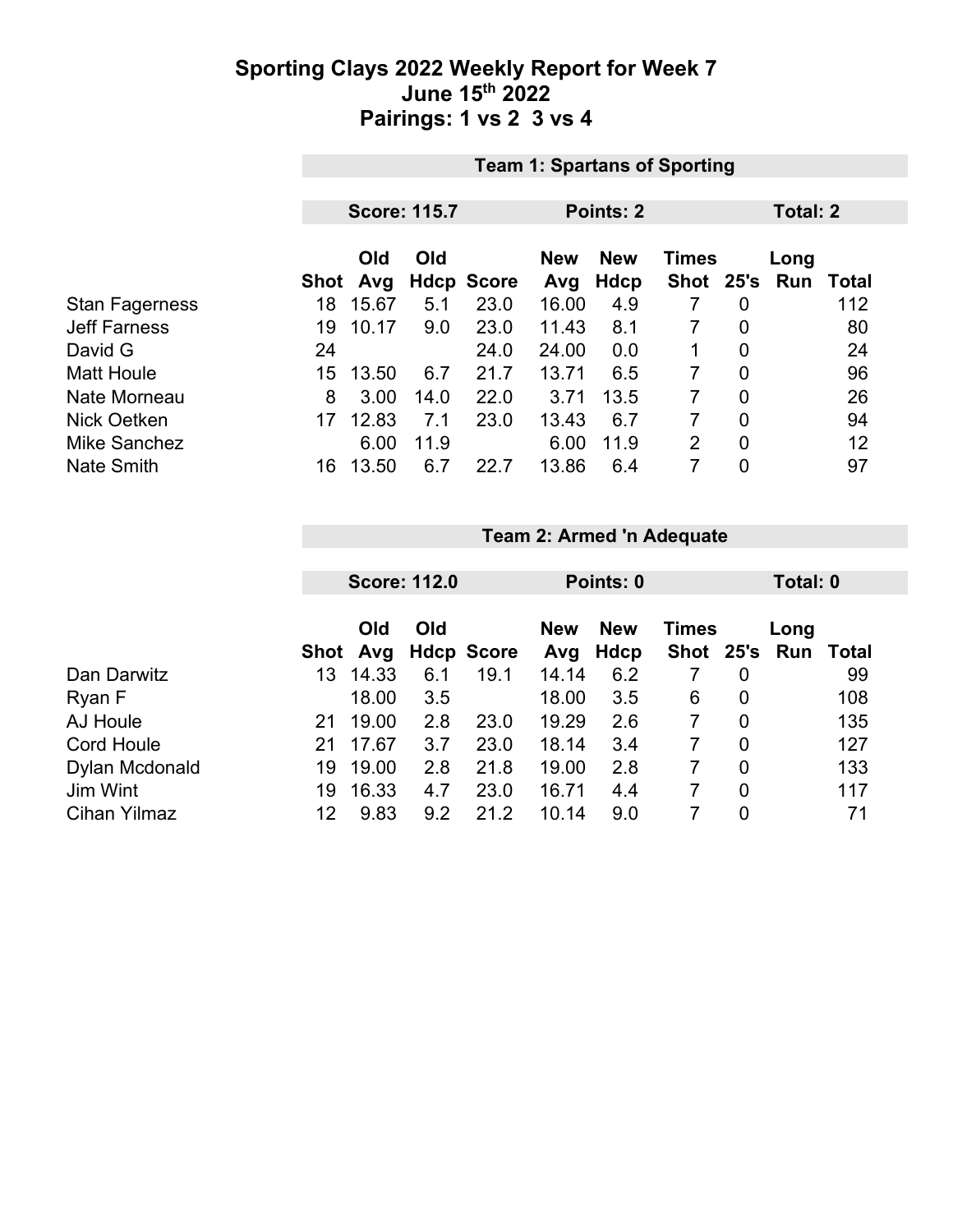#### **Sporting Clays 2022 Weekly Report for Week 7 June 15th 2022 Pairings: 1 vs 2 3 vs 4**

|                      | <b>Team 3: RMS Breaking Wind</b> |                     |      |                   |            |            |              |                |      |              |
|----------------------|----------------------------------|---------------------|------|-------------------|------------|------------|--------------|----------------|------|--------------|
|                      |                                  |                     |      |                   | Points: 2  | Total: 2   |              |                |      |              |
|                      |                                  | <b>Score: 115.0</b> |      |                   |            |            |              |                |      |              |
|                      |                                  | Old                 | Old  |                   | <b>New</b> | <b>New</b> | <b>Times</b> |                | Long |              |
|                      | <b>Shot</b>                      | Avg                 |      | <b>Hdcp Score</b> | Avg        | Hdcp       | Shot 25's    |                | Run  | <b>Total</b> |
| Sam B                | 11                               | 7.83                | 10.6 | 21.6              | 8.29       | 10.3       | 7            | $\overline{0}$ |      | 58           |
| <b>Mike Carlson</b>  | 15                               | 9.67                | 9.3  | 23.0              | 10.43      | 8.8        | 7            | $\mathbf 0$    |      | 73           |
| <b>Brent Davis</b>   | 14                               | 15.50               | 5.3  | 19.3              | 15.29      | 5.4        | 7            | 0              |      | 107          |
| <b>Ryan Erickson</b> | 23                               | 18.33               | 3.3  | 23.0              | 19.00      | 2.8        | 7            | $\mathbf 0$    |      | 133          |
| <b>Gene Harstad</b>  | 18                               | 13.83               | 6.4  | 23.0              | 14.43      | 6.0        | 7            | $\mathbf 0$    |      | 101          |
| Jeff K               | 15                               | 14.17               | 6.2  | 21.2              | 14.29      | 6.1        | 7            | 0              |      | 100          |
| <b>Chuck Quick</b>   | 18                               | 18.83               | 2.9  | 20.9              | 18.71      | 3.0        | 7            | $\mathbf 0$    |      | 131          |
| Dave S               | 19                               | 14.33               | 6.1  | 23.0              | 15.00      | 5.6        | 7            | $\overline{0}$ |      | 105          |
| Dean Schultz         | 17                               | 12.50               | 7.4  | 23.0              | 13.14      | 6.9        | 7            | 0              |      | 92           |
| <b>Bruce Wisner</b>  | 18                               | 11.33               | 8.2  | 23.0              | 12.29      | 7.5        | 7            | 0              |      | 86           |

|                      |      | <b>Score: 104.4</b> |     |                   |            | Points: 0   |              |             |      | Total: 0 |  |
|----------------------|------|---------------------|-----|-------------------|------------|-------------|--------------|-------------|------|----------|--|
|                      |      |                     |     |                   |            |             |              |             |      |          |  |
|                      |      | Old<br>Old          |     |                   | <b>New</b> | <b>New</b>  | <b>Times</b> |             | Long |          |  |
|                      | Shot | Avg                 |     | <b>Hdcp Score</b> | Avg        | <b>Hdcp</b> | Shot 25's    |             | Run  | Total    |  |
| Jaime Born           |      | 11.33               | 8.2 | 15.2              | 10.71      | 8.6         |              | $\mathbf 0$ |      | 75       |  |
| Matt Born            | 15.  | 15.17               | 5.5 | 20.5              | 15.14      | 5.5         |              | 0           |      | 106      |  |
| Tim Born             | 18.  | 14.33               | 6.1 | 23.0              | 14.86      | 5.7         |              | $\mathbf 0$ |      | 104      |  |
| <b>Randall Clark</b> | 13   | 11 17               | 8.3 | 21.3              | 11.43      | 8.1         | 7            | $\mathbf 0$ |      | 80       |  |
| Arden Koosmann       | 8    | 9.83                | 9.2 | 17.2              | 9.57       | 9.4         | 7            | $\mathbf 0$ |      | 67       |  |
| <b>Steven Niles</b>  | 18   | 16.67               | 4.4 | 22.4              | 16.86      | 4.3         | 7            | 0           |      | 118      |  |
| <b>Terry Niles</b>   | 11   | 19.<br>17           | 2.7 | 13.7              | 18.00      | 3.5         |              | 0           |      | 126      |  |

**Team 4: Raiders**

Super Shooters: None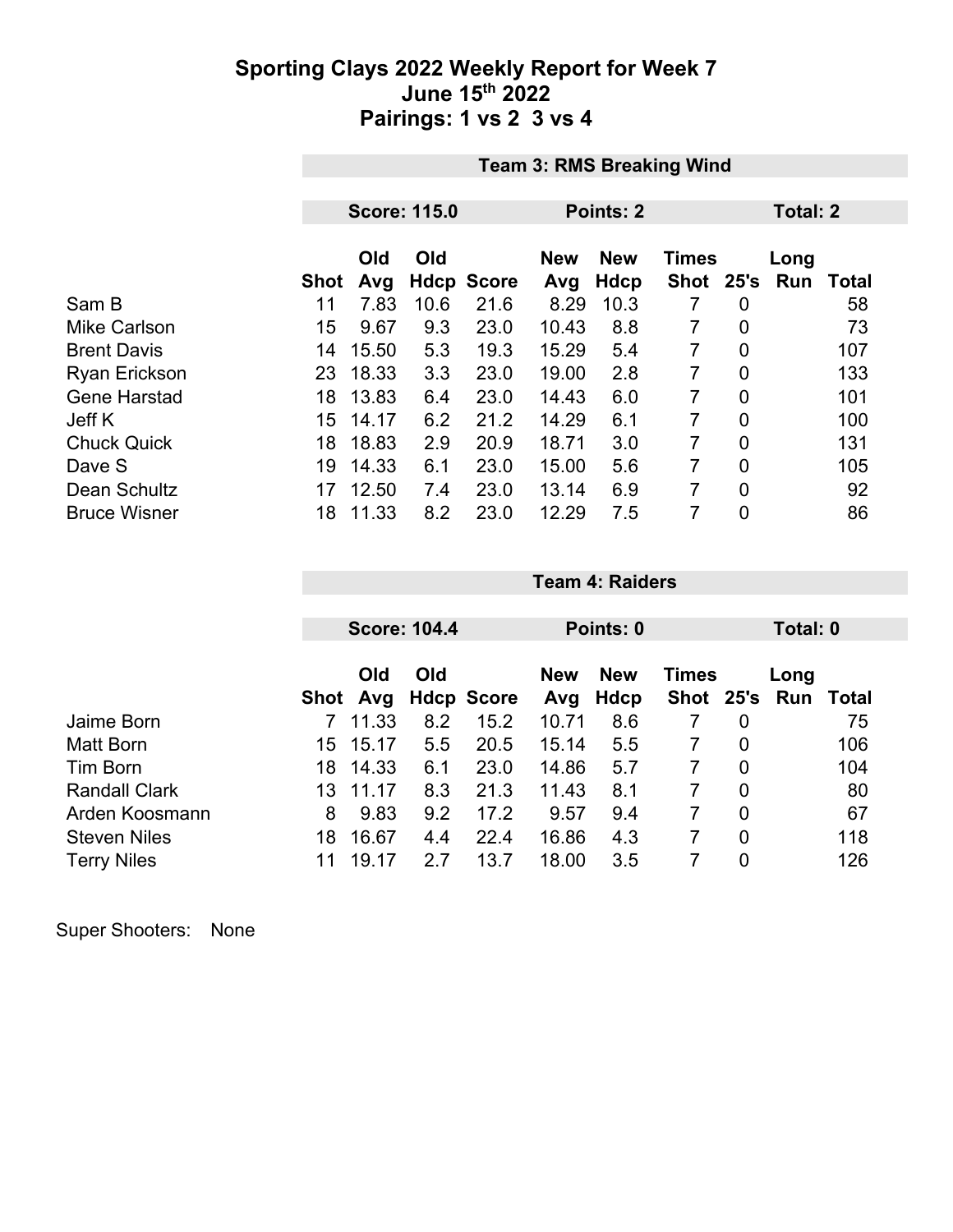### **Sporting Clays 2022 Weekly Report for Week 7 June 15th 2022 Pairings: 1 vs 2 3 vs 4**

# **Sporting Clays 2022 Team Standings through week 7**

| Team 3 | <b>RMS Breaking Wind</b>    | 2.0 |
|--------|-----------------------------|-----|
| Team 1 | <b>Spartans of Sporting</b> | 2.0 |
| Team 4 | <b>Raiders</b>              | 0.0 |
| Team 2 | <b>Armed 'n Adequate</b>    | 0.0 |